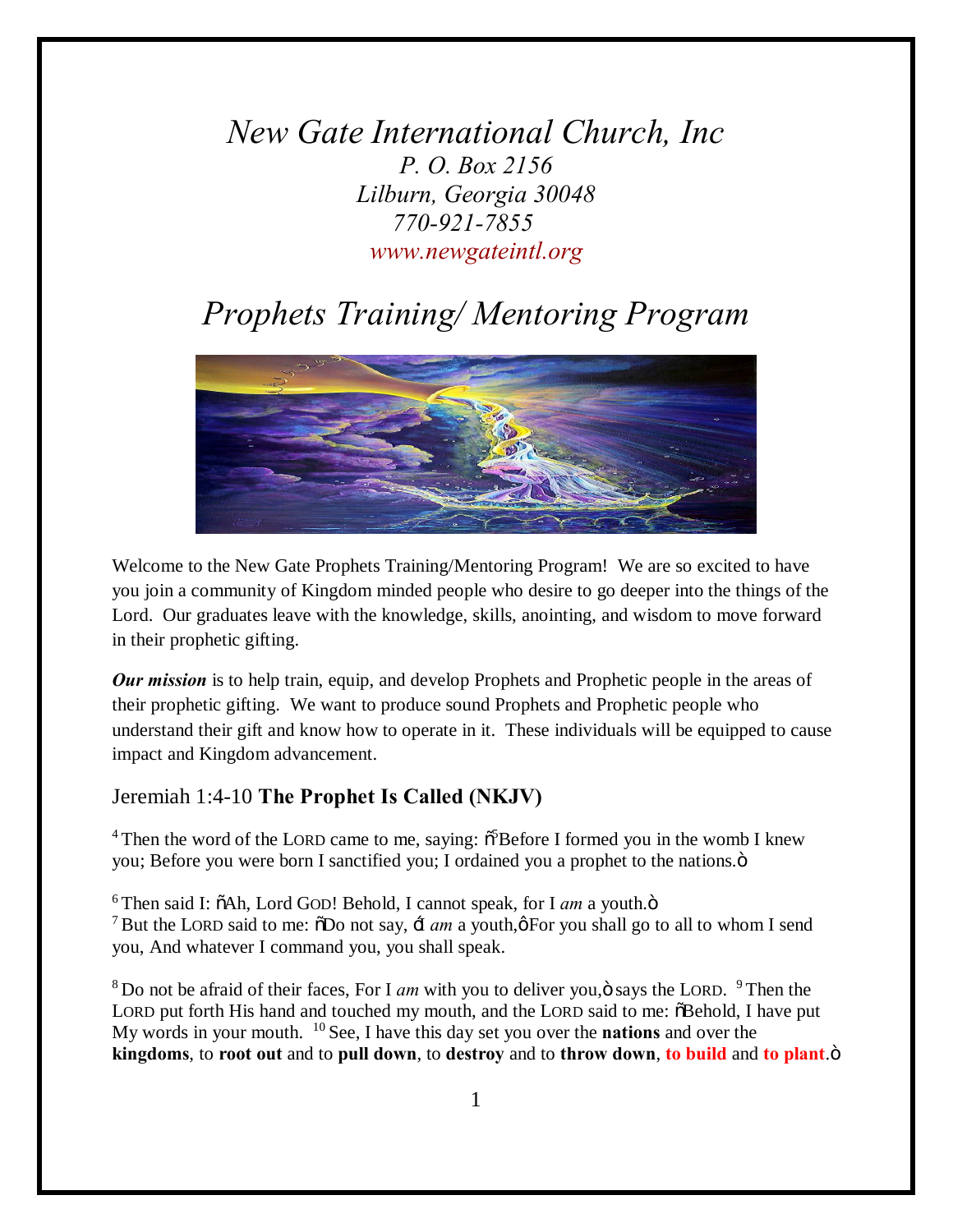In recent years, the gift of prophecy and the apostolic have been rediscovered, but there is still a desperate shortage of **true** prophets and apostles. The church will not come to true maturity until God has raises up **true** prophets and apostles among his people. This kingdom program was created to help with this shortage and to raise up strong, confident, and balanced prophets. These prophets will not only root out, pull down, destroy, and throw down; they will also build and plant. They will speak to nations and be over kingdoms with a balanced message from the Lord.

We must also remember that Prophetic ministers speak words of encouragement, edification, comfort, and strength in the spirit of 1 Corinthians 14:1, 3:  $\delta$ Pursue love and desire spiritual gifts, but especially that you may prophesy . . . He who prophesies speaks edification and exhortation and comfort to men.<sup> $ö$ </sup>

We are creating a high standard of Apostles and Prophets with integrity! Again, welcome and I pray that your experience with us will be life changing.

Yours in Christ,

Dr. Venessa Battle Instructor/Mentor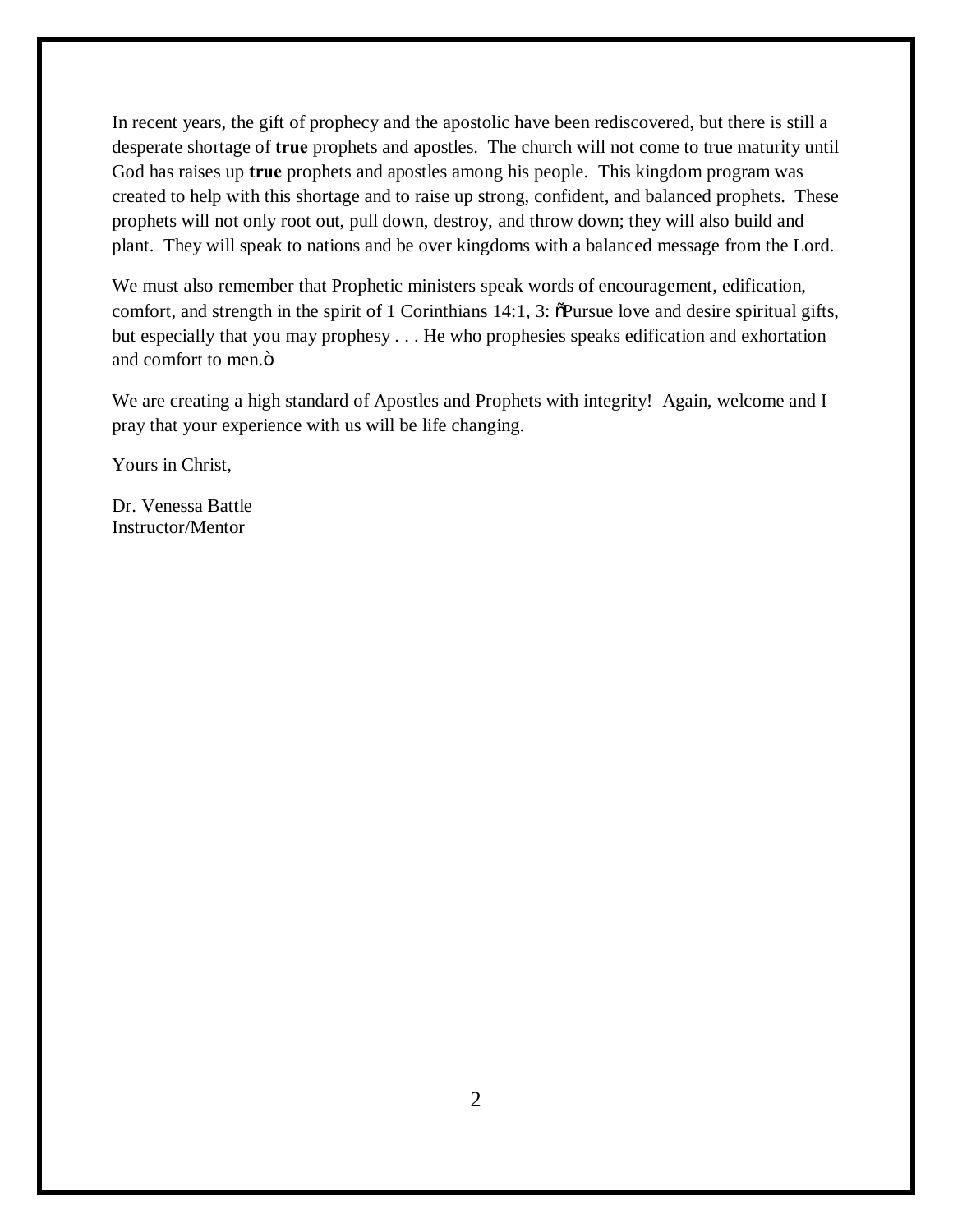

Prophet Training/Mentoring Program



# Prophets Training Mentoring Program

The first person in the Bible to be called a prophet was Abraham, the  $\delta$ Father of the Faithful. $\delta$  It is important to notice also, that it was God who gave him this title.

The story is found in Genesis 20:6-7. A heathen prince had taken Abrahamos wife, and God commanded him to restore her, saying of Abraham,  $\delta$ he is a prophet.  $\ldots$   $\ddot{\rm o}$  (the Hebrew word is  $\ddot{\text{on}}$ abio as it is also in Arabic).

Without doubt there were other men before Abraham who were prophets. Enoch was one, for instance (compare Genesis 5:24 with Jude 14). But Abraham was the first person to be designated a prophet by the clear Word of God. Many God-appointed prophets arose after Abraham.

They were chosen from many walks of life. Moses was adopted in infancy by an Egyptian princess and thus received a prince ts education. (Read in your Bible, for example, Exodus 2:5-10; Acts 7:21-22.) Ezekiel and Jeremiah were priests as well as prophets. David was first a shepherd, then warrior, king and poet and a prophet as well. Amos was a herdsman (Amos 1:1). Elisha was a plowman (1 Kings 19:15-21).

Daniel was a government administrator (Daniel 2:48). From such diverse backgrounds, God chose His prophets. Their influence and authority did not come from their rank, education, wisdom or wealth, but entirely from the fact that God chose them to be His messengers.

So we may define a prophet as one appointed by God Himself to be His messenger. Now we must examine the Bible to expand this brief definition

https://bible.org/seriespage/3-what-prophet

### **Prophets of the Bible**

God sent prophets throughout history to guide and warm His people. As often happens with humans, they turned their backs and didngt follow the instructions and warnings. God even said via the mouth of Jeremiah the prophet, "Since the day that your fathers came out of the land of Egypt until this day, I have even sent to you all My servants the prophets, daily rising up early and sending them.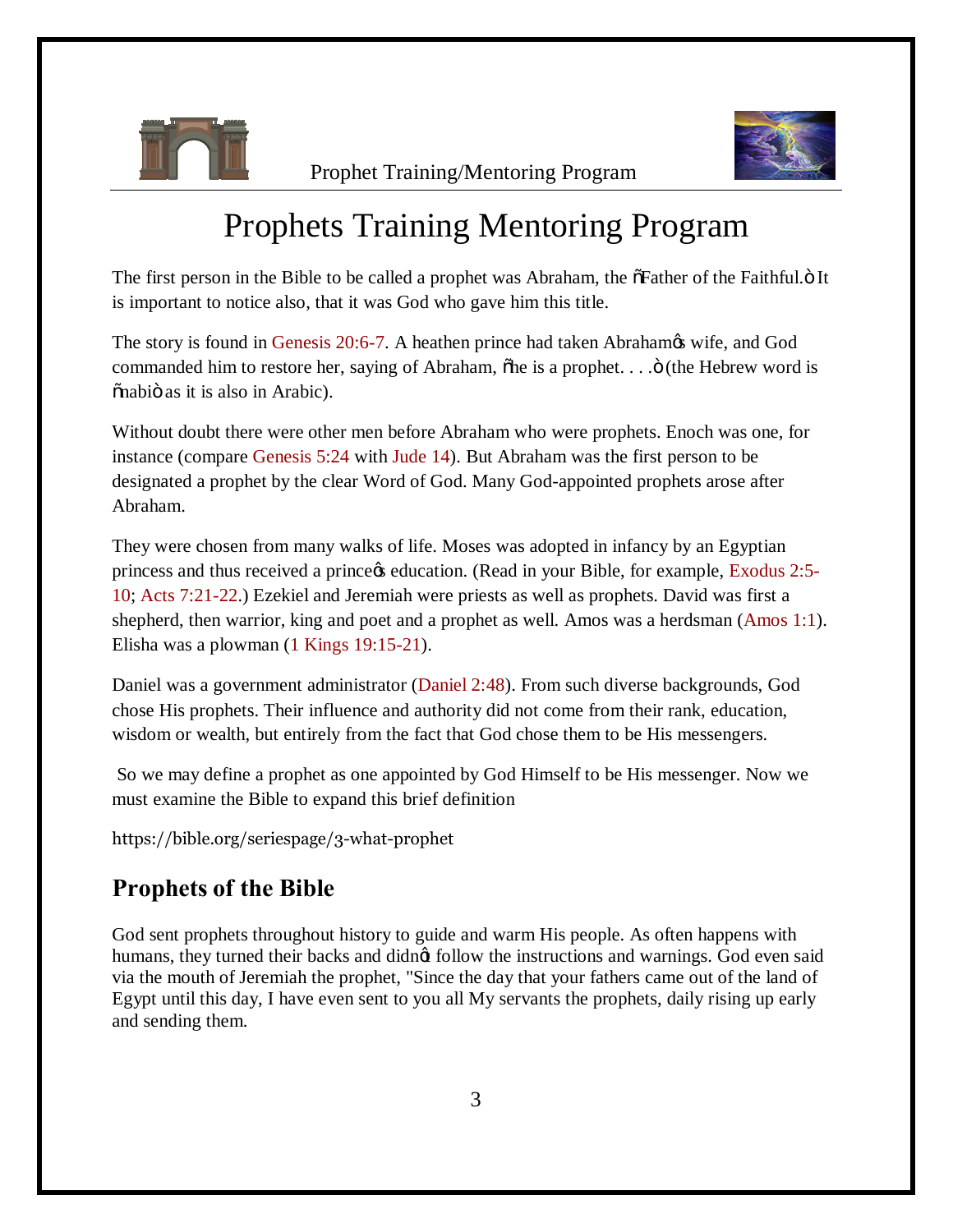Yet they did not obey Me or incline their ear, but stiffened their neck. They did worse than their fathers.ö (Jeremiah 7:25-26) Christ's followers would do well to listen and obey what is spoken by the Lord in the Bible.

#### **Old Testament Prophets**

**Major Prophets**

Isaiah Jeremiah Ezekiel Daniel

#### **Minor Prophets**

Hosea Joel Amos Obadiah Jonah Micah Nahum Habakkuk Zephaniah Haggai Zechariah Malachi

#### **Other Prophets**

Elijah Elisha Gad Micaiah Nathan Samuel

#### **New Testament Prophets**

John the Baptist John the Revelator Agubus Anna Barnabas Paul the Apostle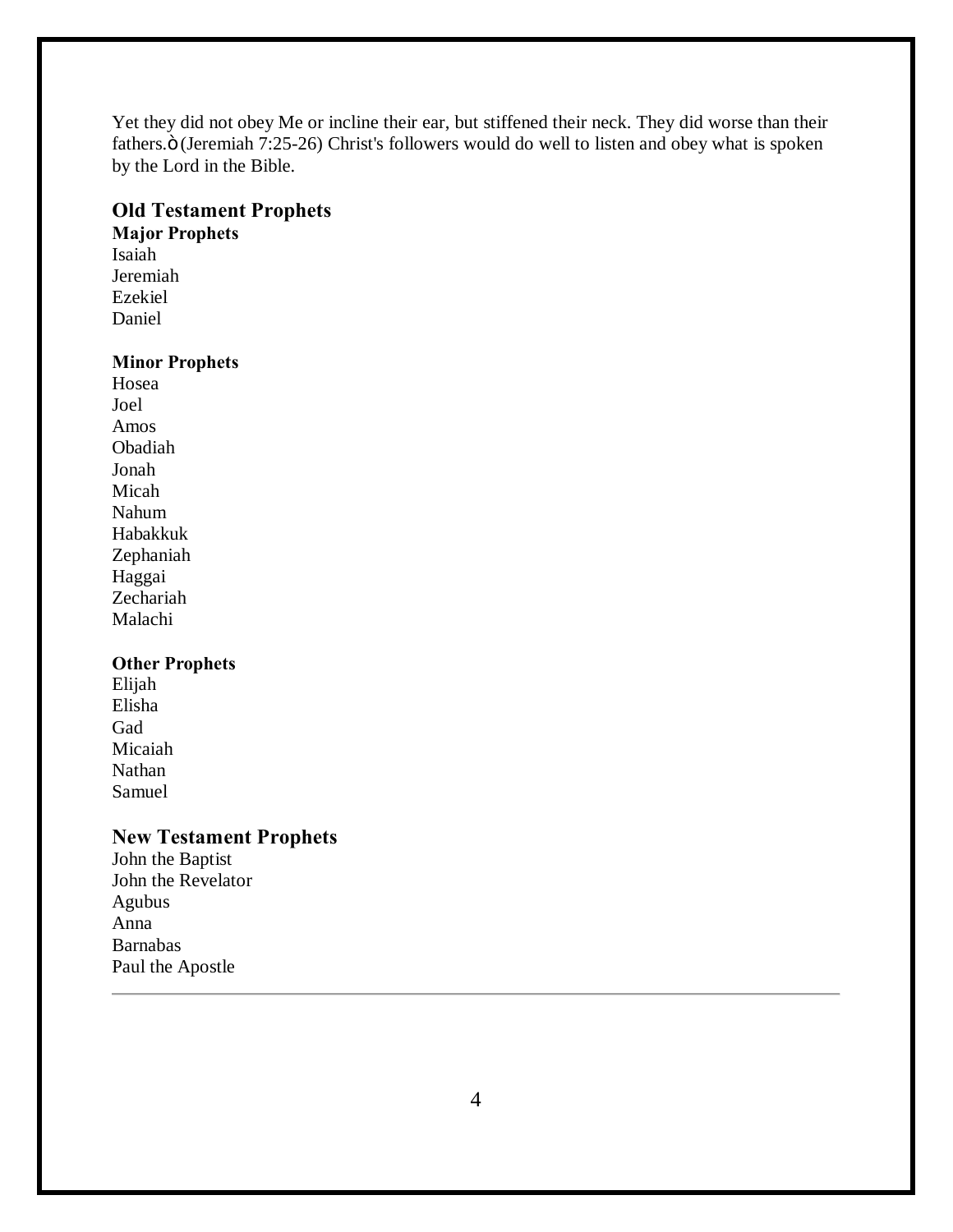**What is the role of a prophet?** *It's in the Bible*, Deuteronomy 18:18-19, NKJV. "I will raise up for them a Prophet like you from among their brethren, and will put My words in His mouth, and He shall speak to them all that I command Him. And it shall be that whoever will not hear My words, which He speaks in My name, I will require it of him."

**God speaks to us through the prophets.** *It's in the Bible*, Hosea 12:10, NKJV.  $\tilde{o}$ I have also spoken by the prophets, and have multiplied visions; I have given symbols through the witness of the prophets. $\ddot{\text{o}}$ 

God reveals His plans to the prophets. *It's in the Bible*, Amos 3:7, NKJV.  $\tilde{\text{o}}$ Surely the Lord GOD does nothing, unless He reveals His secret to His servants the prophets  $\ddot{o}$ 

**It's to our benefit to listen to God's prophets.** *It's in the Bible*, 2 Chronicles 20:20, NKJV.  $\tilde{\text{o}}$  "Hear me, O Judah and you inhabitants of Jerusalem: Believe in the LORD your God, and you shall be established; believe His prophets, and you shall prosper. $\phi$ 

**How does God speak to His prophets?** *It's in the Bible*, Numbers 12:6, NKJV.  $\delta$ Hear now My words: If there is a prophet among you, I, the LORD, make Myself known to him in a vision; I speak to him in a dreamo

**Why did God send prophets?** To guide his people in the right way. *It's in the Bible*, 2 Chronicles 24:19, NKJV.  $\tilde{\text{o}}$ Yet He sent prophets to them, to bring them back to the LORD; and they testified against them, but they would not listen. $\ddot{o}$ 

**God uses prophets to lead His people and to protect them.** *It's in the Bible*, Hosea 12:13, NKJV.  $\delta$ By a prophet the LORD brought Israel out of Egypt, and by a prophet he was preserved. $\ddot{\text{o}}$ 

**Prophets are not necessarily popular.** *It's in the Bible*, Matthew 5:11-12, NKJV.  $\delta$ Blessed are you when they revile and persecute you, and say all kinds of evil against you falsely for My sake. Rejoice and be exceedingly glad, for great is your reward in heaven, for so they persecuted the prophets who were before you. $\ddot{\text{o}}$ 

**Prophets are not popular, because they speak what is right, not what is popular.** *It's in the Bible,* Isaiah 30:10, NIV. "They say to the seers, 'See no more visions!' and to the prophets, 'Give us no more visions of what is right! Tell us pleasant things, prophesy illusions.'"

**How can we recognize a true prophet?** Their predictions will occur as predicted. *It's in the Bible*, Jeremiah 28:9, NKJV.  $\tilde{o}$ As for the prophet who prophesies of peace, when the word of the prophet comes to pass, the prophet will be known as one whom the LORD has truly sent. $\ddot{o}$ 

**Prophecy is one of the gifts of the Spirit to the church.** *It's in the Bible*, Romans 12:6-7, NKJV. That is given to us, let us use them: if prophecy, let us prophesy in proportion to our faith; or ministry, let us use it in our ministering; he who teaches, in teaching  $\ddot{o}$